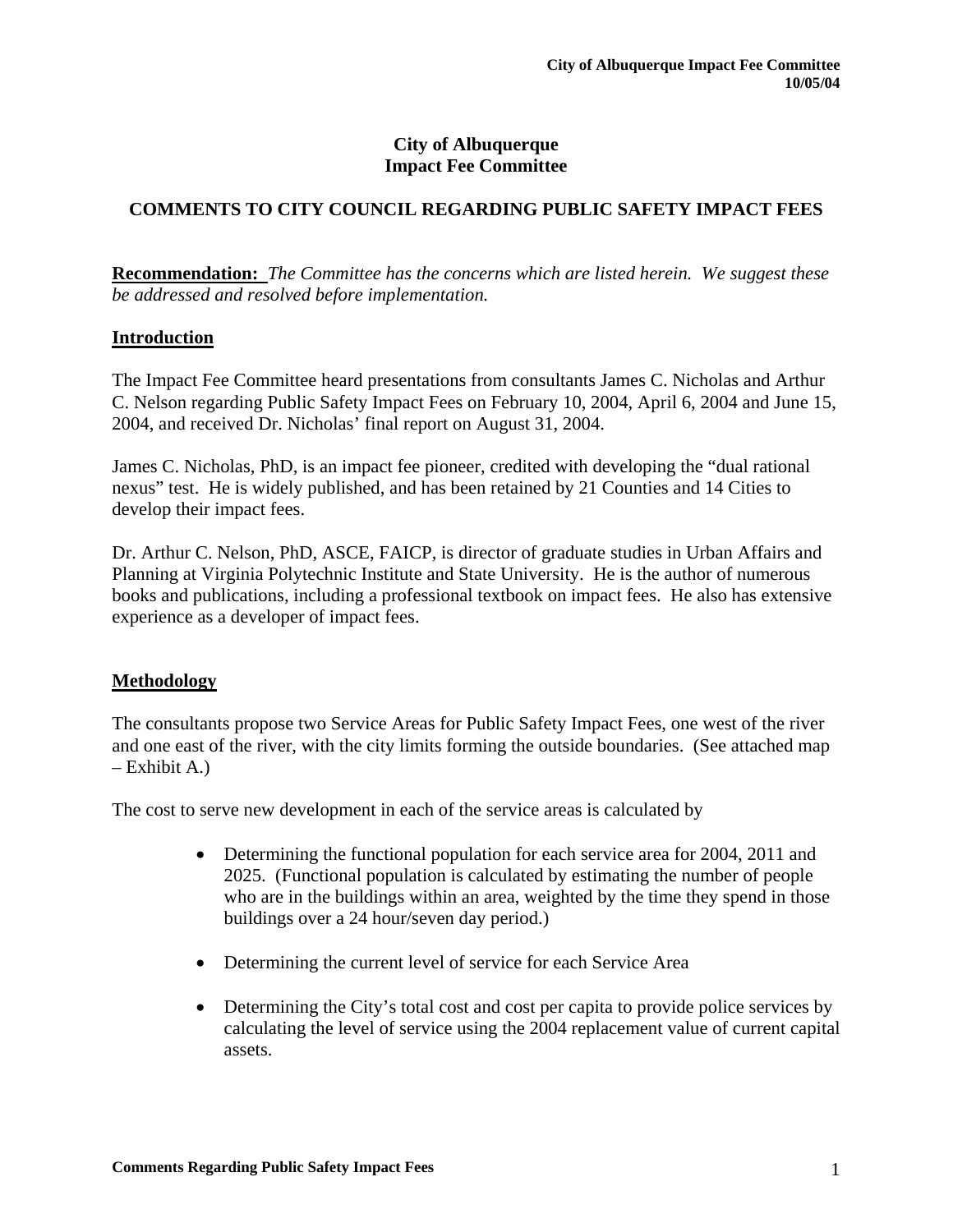- Identifying any existing deficiencies in the existing levels of service by Service Area and the cost of rectifying those deficiencies.
- Identifying the needed fire and emergency protection capital improvements and police capital improvements to maintain the existing levels of service to 2025 and determining the cost of those improvements.
- Assigning a per-capita cost for these improvements to the new functional population that will arrive in the service area between the present and 2025.
- Determining the functional persons per 1000 square feet that each type of building (e.g., residential, industrial, office, retail) will contain over a 24/7 period.
- Setting the legal maximum impact fee by type of development by multiplying the per-capita cost of public safety improvements times the functional persons per 1000 square feet for each type of building or development.
- Projecting maximum impact fee receipts by service area to 2011 and contrasting projected receipts with proposed capital expenditures to 2011 and, if necessary, adjusting downward the level of impact fees so that projected impact fee receipts will not exceed the cost of growth serving capital improvements.

# **Impact Fee Committee Comments on Methodology**

## *Comments of Support:*

- *The methodology on which the Public Safety Facilities costs are based is a marginal cost approach, as required by Ordinance 02-39 which adopted the Planned Growth Strategy. The marginal cost approach identifies the cost to accommodate the "next unit" of growth, and the methodology takes into account the requirements for new capacity that are generated by growth in specific service areas. This is in contrast to assigning an "average cost" to accommodate growth no matter where in the city it occurs.*
- *The growth estimates utilized in the methodology are based on the Land Use Assumptions adopted by Ordinance 04-9.*
- *The methodology is tied strongly to local inputs. Dr. Nicholas has worked with City of Albuquerque planners Gilbert Santistevan in Fire, Paul Chavez, Jolene Perez and Roy Turpen in Police (City Staff). These City Staff have contributed information and experience that has helped shape the methodology. For example,*
	- o *City Staff reviewed their call data bases and found they were not able to produce location and land use data. As a result they supported the functional population concept used in this methodology.*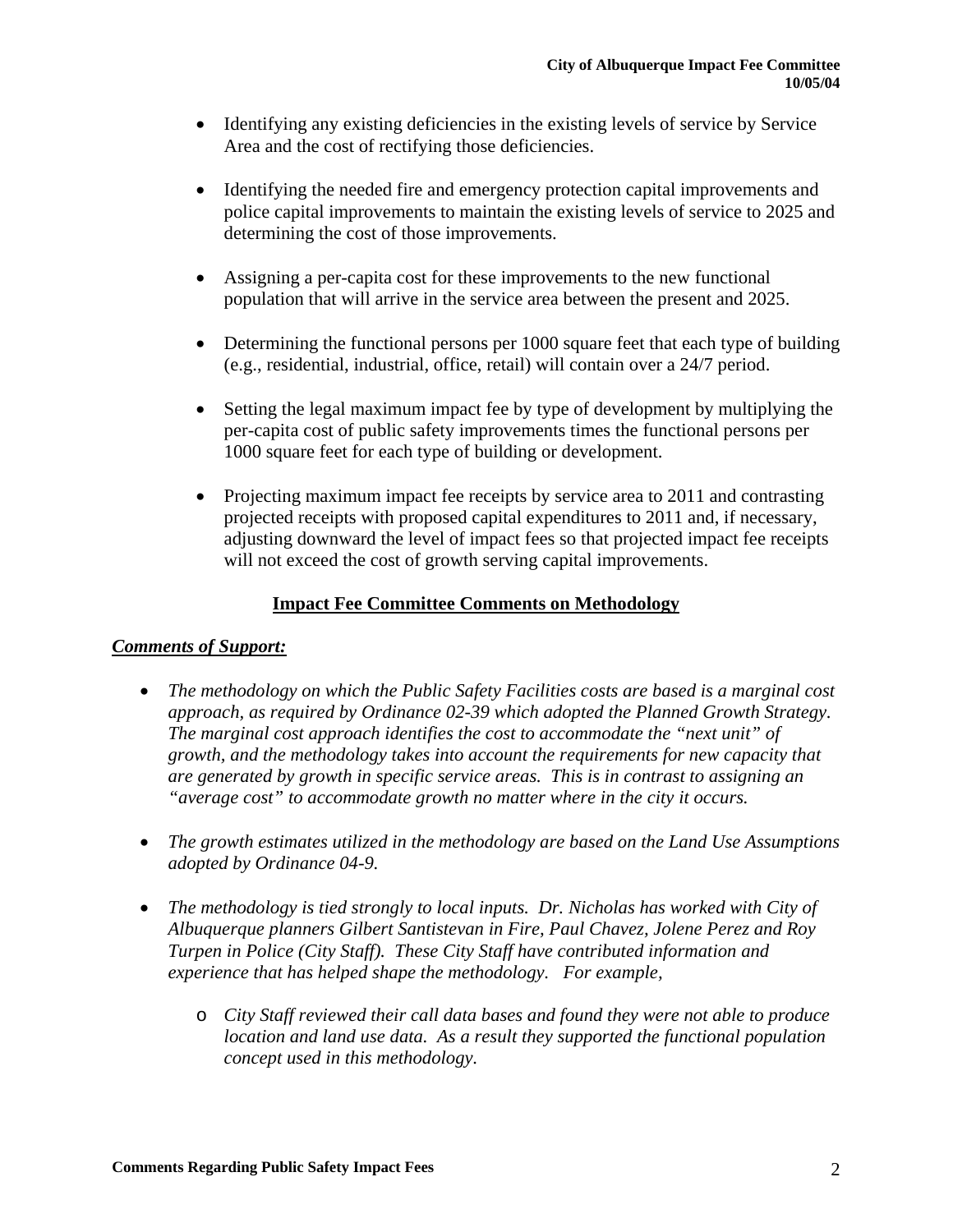- o *City Staff participated in the Impact Fee Committee debate regarding 24x7 v. Daytime functional population, and supported the eventual 24x7 outcome.*
- *The consultant and city staff have been open to suggestions from the Impact Fee Committee and revisions resulting from these suggestions have been incorporated.*
	- o *The consultants presented the first draft of their report in February, 2004, and returned to Albuquerque again in April and June with revised versions to present to the Impact Fee Committee. Further revisions in July and August were made as well. Among the changes made in this process was the removal of a fire station from the West Side service area, based on an argument by one IFC member that the presence of that fire station exceeded the level of service.*

# *Comments of concern:*

- *The NM Development Fees Act requires impact fees to be set on the basis of the city's adopted Land Use Assumptions. Functional population is not listed in the Land Use Assumptions. Therefore it should not be utilized in the methodology.*
- *The functional population tables show no category for Institutional land uses (schools, hospitals, for example). This is an important land use distinction and should be included.*
- *A functional population methodology only takes into account populated places. The demand that vacant properties place on Public Safety capital investments is not taken into account but should be.*
- *The Service Areas are much too large. They include fully served, partially served and unserved areas.*
- *The Service Areas reflect different levels of service and the levels of service are inequitable. The level of service on the East side for fire is one station per 23,000. On the Westside, the level of service is one station per 20,000. See Table 3.*
- *The NM Development Fees Act requires that deficiencies be identified. No deficiencies are identified.*
- *The consultants appear to have used average cost not marginal cost methodology. The West side impact fee calculation shows a 21 year average expenditure and assigns it as the current cost.*
- *An August 31, 2004 memo to one of the Impact Fee Committee members from the consultant contains numbers that do not match the numbers in the final version of the report.*
- *No level of service has been established to justify purchase of the specialized equipment listed in Exhibit B. Do we infer, for example, that the City Police Department already has 11 existing mobile crime labs (1 for each 45,212 existing functional population)? Do we infer that the City Police Department already has 22 Gas Chromatographs Mass Spectrometers?*
- *The full marginal cost of Public Safety capital improvements for Police is \$12,496,000. Impact Fees will only collect 67% of that, or \$8,452,038. Impact fees should be calculated to cover full marginal costs. (See Table 11 in the consultant's report on Public Safety.)*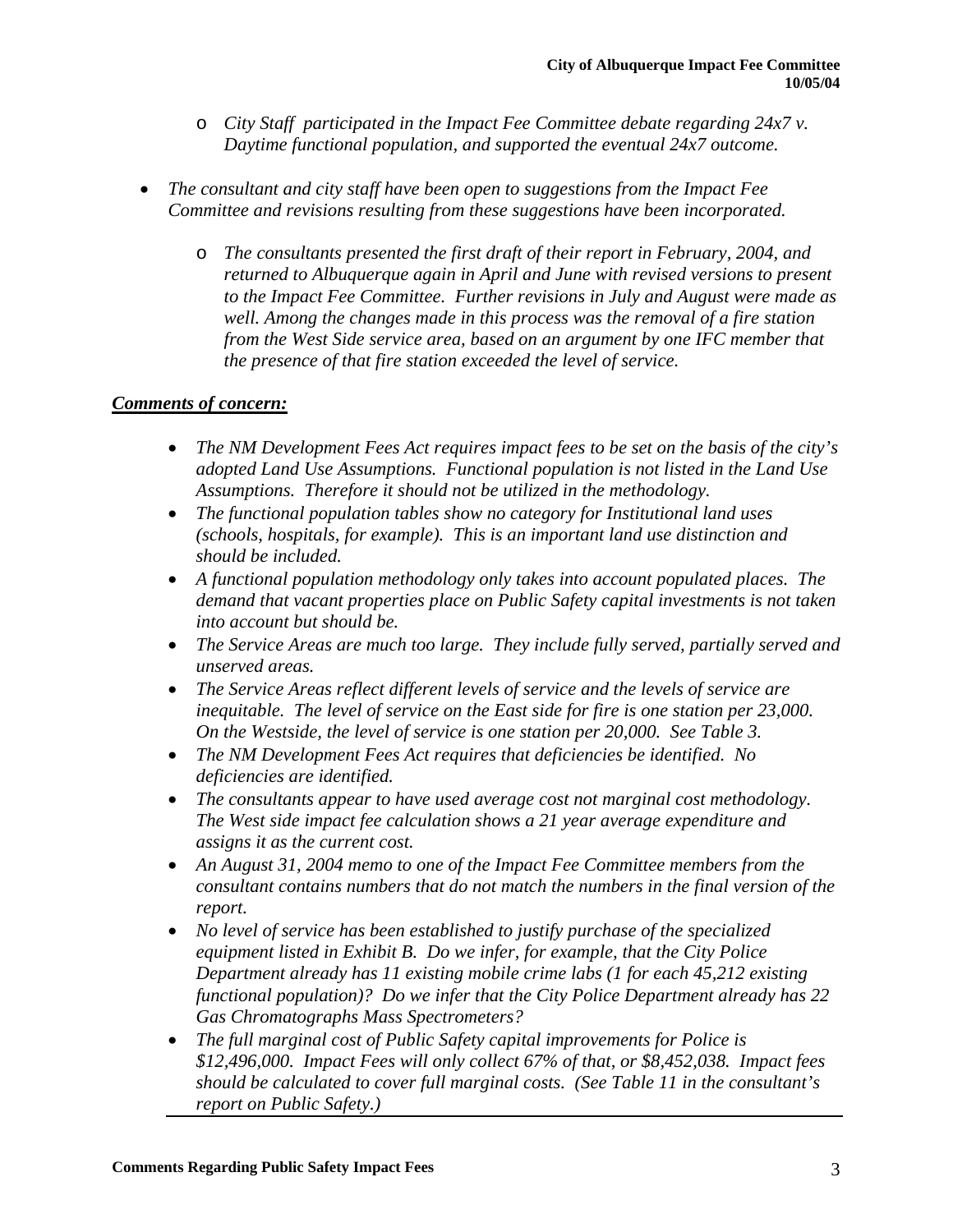## **Costs**

The consultants have determined that the capital costs to provide public safety services to new development differ by service area. The costs to accommodate these needs for a 2,000 square foot residence, a 20,000 square foot retail development, a 20,000 square foot office development and a 20,000 square foot industrial development are indicated in the table below.

# **Cost to Accommodate Various Types of Development by Service Area Public Safety**

| <b>Type of Development</b>    | <b>Cost in Service Area</b> |                  |  |  |  |  |  |
|-------------------------------|-----------------------------|------------------|--|--|--|--|--|
|                               | <b>East Side</b>            | <b>West Side</b> |  |  |  |  |  |
| 2,000 square foot Residence   | \$552                       | \$413            |  |  |  |  |  |
| 20,000 square foot Retail     | \$9096                      | \$6811           |  |  |  |  |  |
| 20,000 square foot Office     | \$1994                      | \$1493           |  |  |  |  |  |
| 20,000 square foot Industrial | \$2280                      | \$1689           |  |  |  |  |  |
|                               |                             |                  |  |  |  |  |  |

## **Impact Fee Committee Comments on Costs:**

#### *Comments of support:*

- *The costs to provide public safety facilities to serve new growth in each Service Area are based on capital investments that serve the entire city and the specific assignment of new fire stations and substations to each Service Area.*
- *The information on which the cost calculations were based was supplied by city staff who are conversant with the cost characteristics of providing the Levels of Service specified in the methodology.*

#### *Comments of concern:*

- *It doesn't make sense that the impact fee in the West Side Service Area should be cheaper than the fee in the East Side Service Area because greater growth is expected on the west side.*
- *The impact fee is collecting more funds than projects that will be built in seven years. We believe the law intended that fees only be collected to cover seven years worth of projects.*

## **Impact Fee Capital Improvement Plan (IFCIP)**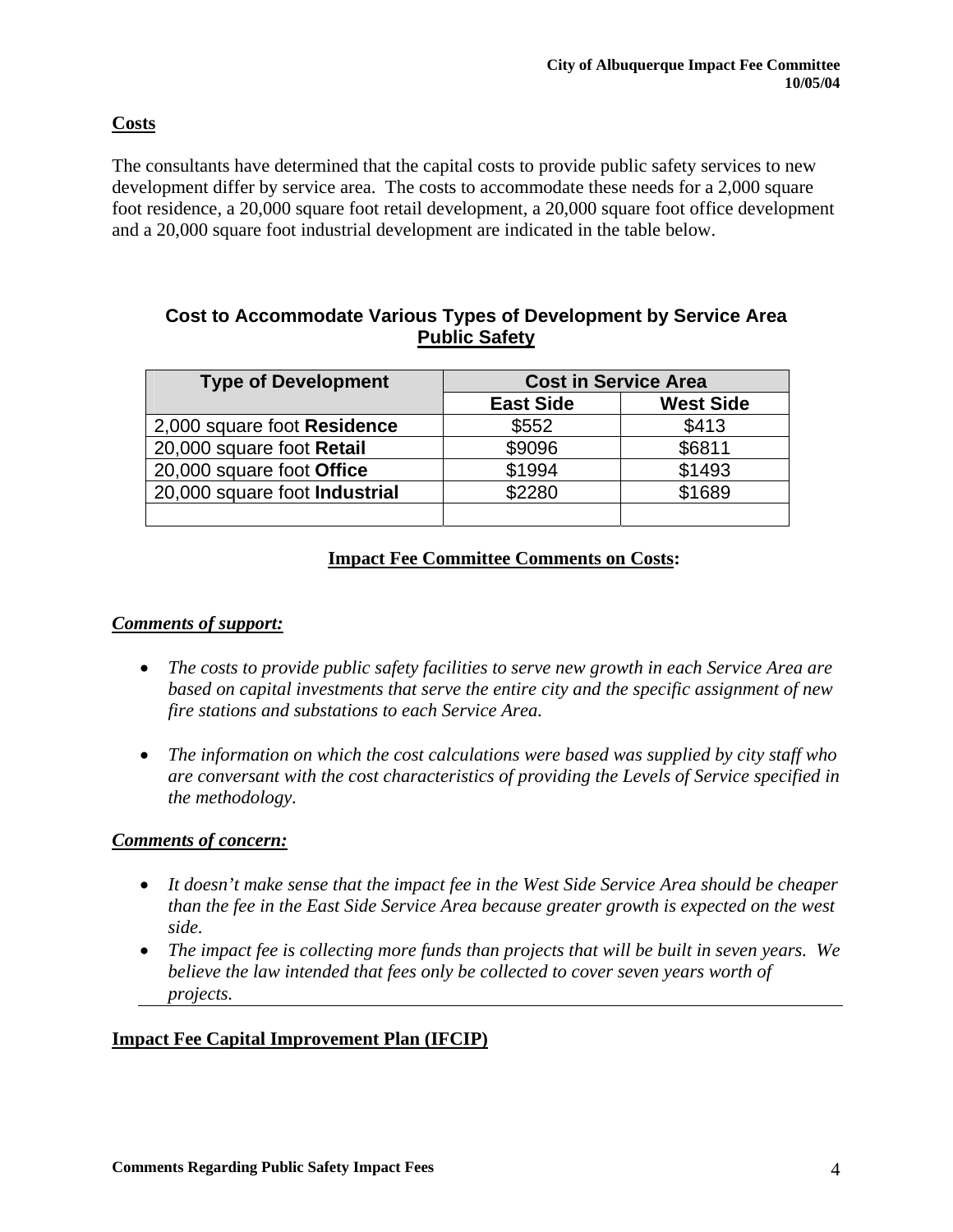The Impact Fee CIP for Public Safety for the years 2005 – 2014 is attached as Exhibit B. It was prepared by City staff based on the consultants' projections of revenue from impact fees set at the capital costs to the City of accommodating new development.

# **Impact Fee Committee Comments on IFCIP**

## *Comments of support:*

• *The Public Safety Facilities Impact Fee Capital Improvement Plan was prepared by city staff based on the consultants' projections of revenue from impact fees set at the capital costs to the City of accommodating new development in each Service Area. The Impact Fee Committee recognizes the experience of the consultants in calculating the costs of accommodating new development. The Impact Fee Committee further recognizes the experience of city staff in identifying capital projects which will satisfy the service needs of new development within the next ten years.*

# *Comments of concern:*

- *There is no information on level of service that ties the IFCIP to growth. The Public Safety IFCIP appears to be a wish list.*
- *Employment projections in the adopted Land Use Assumptions did not categorize or quantify jobs as to retail, office or industrial. Without this information, functional population projections are not factually based.*
- *Levels of Service for Fire make no reference to fire stations at KAFB, UNM or shared responsibilities with County fire stations.*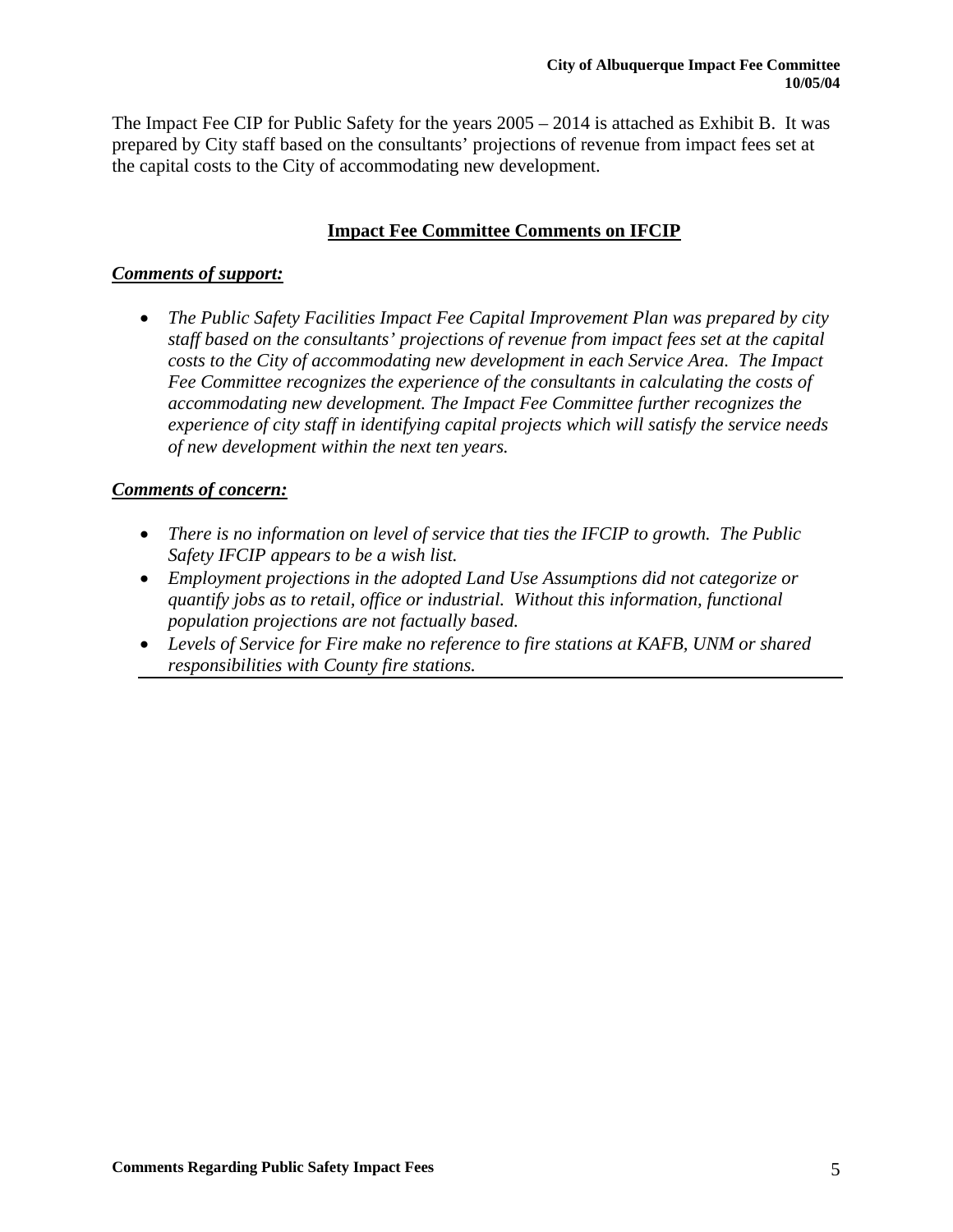

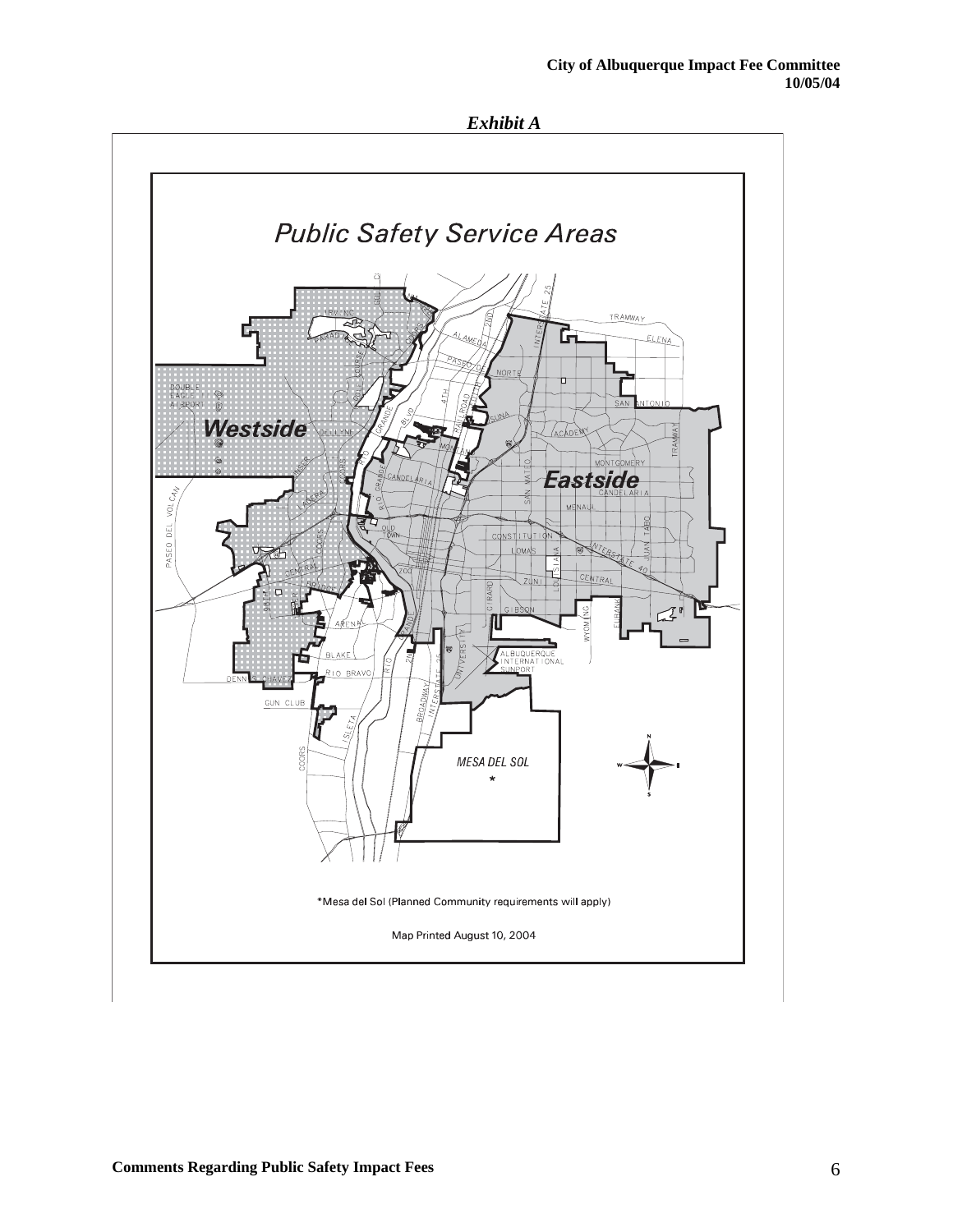*Exhibit B* 

#### **TABLE 11 PUBLIC SAFETY CAPITAL IMPROVEMENT PLAN 2005 - 2015**

|                                         | 2005     | 2006      | 2007      | 2008        | 2009      | 2010 | 2011        | 2012     | 2013 | 2014         | 2015        | <b>TOTAL</b> |
|-----------------------------------------|----------|-----------|-----------|-------------|-----------|------|-------------|----------|------|--------------|-------------|--------------|
| <b>FIRE</b>                             |          |           |           |             |           |      |             |          |      |              |             |              |
| <b>West Side</b>                        |          |           |           |             |           |      |             |          |      |              |             |              |
| Sta.24                                  |          |           |           |             |           |      | \$3,826,721 |          |      |              |             | \$3,826,721  |
| <b>Sta.25</b>                           |          |           |           |             |           |      |             |          |      |              | \$5,348,423 | \$5,348,423  |
| Total                                   | \$0      | \$0       | \$0       | \$0         | \$0       | \$0  | \$0         | \$0      | \$0  | \$0          | \$5,348,423 | \$9,175,144  |
| <b>Impact Fees</b>                      |          |           |           |             |           |      |             |          |      |              |             | \$5,433,131  |
| Other Funds                             |          |           |           |             |           |      |             |          |      |              |             | \$3,742,013  |
| <b>East Side</b>                        |          |           |           |             |           |      |             |          |      |              |             |              |
| Sta.22                                  |          |           |           | \$4,135,623 |           |      |             |          |      |              |             | \$4,135,623  |
| Sta.23                                  |          |           |           |             |           |      | \$4,001,207 |          |      |              |             | \$4,001,207  |
| Total                                   | \$0      | \$0       | \$0       | \$4,135,623 | \$0       | \$0  | \$4,001,207 | \$0      | \$0  | \$0          | \$0         | \$8,136,829  |
| <b>Impact Fees</b>                      |          |           |           |             |           |      |             |          |      |              |             | \$5,987,229  |
| Other Funds                             |          |           |           |             |           |      |             |          |      |              |             | \$2,149,601  |
| <b>Total Fire</b>                       |          |           |           |             |           |      |             |          |      |              |             |              |
| <b>Total</b>                            | \$0      | \$0       | \$0       | \$4,135,623 | \$0       | \$0  | \$7,827,928 | \$0      | \$0  | \$0          | \$5,348,423 | \$17,311,974 |
| <b>Impact Fees</b>                      |          |           |           |             |           |      |             |          |      | \$17,311,974 |             |              |
| <b>Other Funds</b>                      |          |           |           |             |           |      |             |          | \$0  |              |             |              |
| <b>POLICE</b>                           |          |           |           |             |           |      |             |          |      |              |             |              |
| Citywide                                |          |           |           |             |           |      |             |          |      |              |             |              |
| Mobile Crime Lab                        |          |           | \$300,000 |             |           |      |             |          |      |              |             | \$300,000    |
| Mobile Command Post                     |          |           | \$300,000 |             |           |      |             |          |      |              |             | \$300,000    |
| Mobile SWOT Unit                        |          |           |           |             | \$300,000 |      |             |          |      |              |             | \$300,000    |
| Batmobiles (3)                          |          |           |           |             | \$260,000 |      | \$300,000   |          |      | \$345,000    |             | \$905,000    |
| Radio Equipment                         |          |           |           |             |           |      |             |          |      | \$3,570,000  |             | \$3,570,000  |
| Firearms Comparison Microscope          | \$80,000 |           |           |             |           |      |             |          |      |              |             | \$80,000     |
| Gas Chromatograph Mass Spectrometer (2) |          | \$120,000 |           |             |           |      |             |          |      |              |             | \$120,000    |
| Film Processing Equipment               |          | \$50,000  | \$50,000  |             |           |      |             |          |      |              |             | \$100,000    |
| <b>DNA Analyzer</b>                     |          | \$125,000 |           |             |           |      |             |          |      |              |             | \$125,000    |
| Raid Vans (2)                           |          |           |           |             |           |      |             | \$38,000 |      | \$43,000     |             | \$81,000     |
| Prisoner Transport Vehicle              |          |           |           |             |           |      |             |          |      | \$115,000    |             | \$115,000    |
| Total                                   | \$80,000 | \$295,000 | \$650,000 | \$0         | \$560,000 | \$0  | \$300,000   | \$38,000 | \$0  | \$4,073,000  | \$0         | \$5,996,000  |